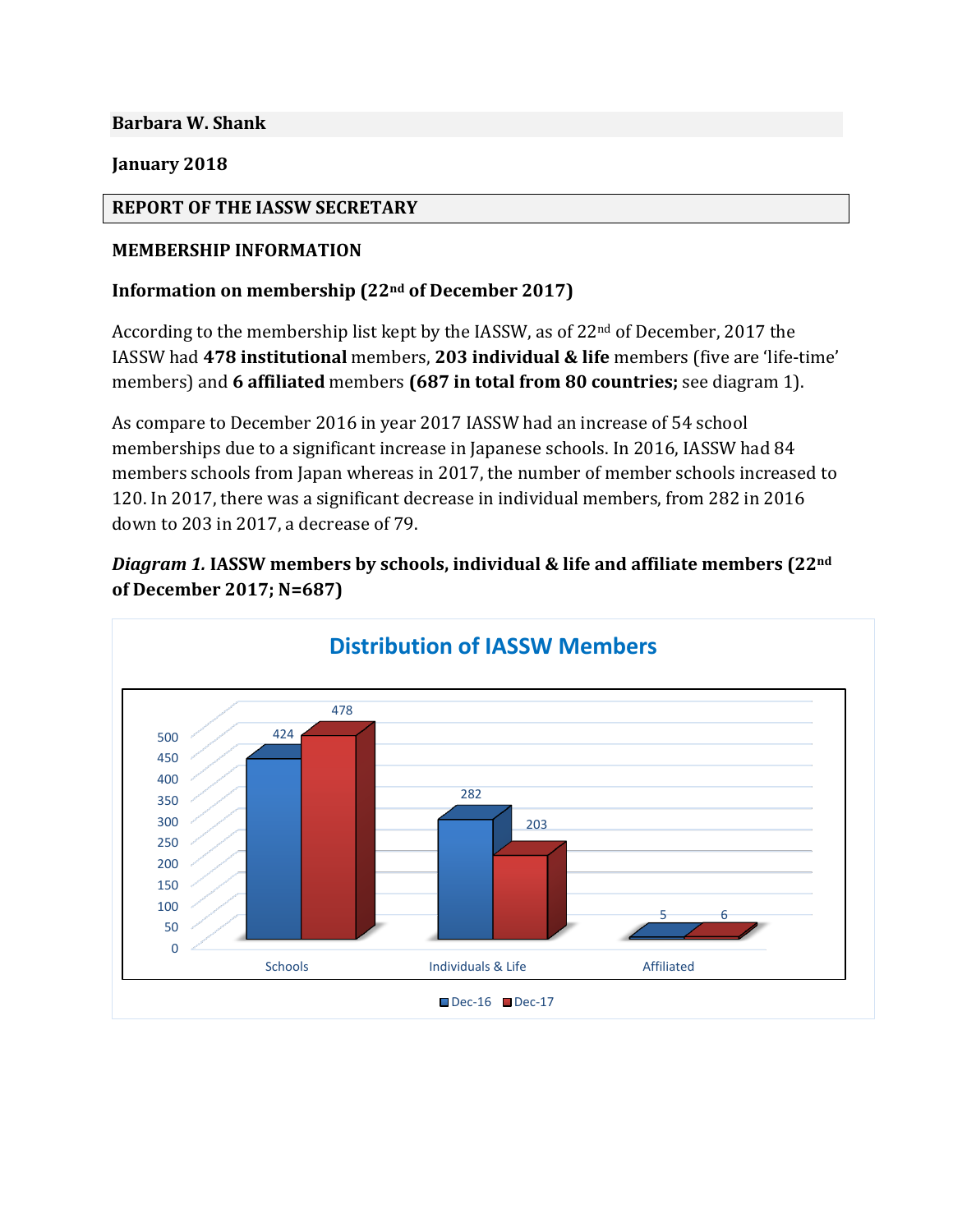*Diagram 2.* **Distribution of IASSW members by regions (22nd of December 2017; N=687**



# **Distribution of IASSW members by regions**

In comparing the differences in institutional and individual membership between 2016 and 2017 in regions, it maybe that with the significant increase of 36 institutional member schools in Japan, those who were individual members in 2016 were not covered through their institutional membership and allowed their individual membership to lapse.

Institutional membership in Africa, Europe and Middle East, North America and Caribbean increased slightly and institutional membership in Latin America remained static.

The membership recruitment and retention committee recognizes that strategies must be developed and implemented to recruit new member schools and retain current members.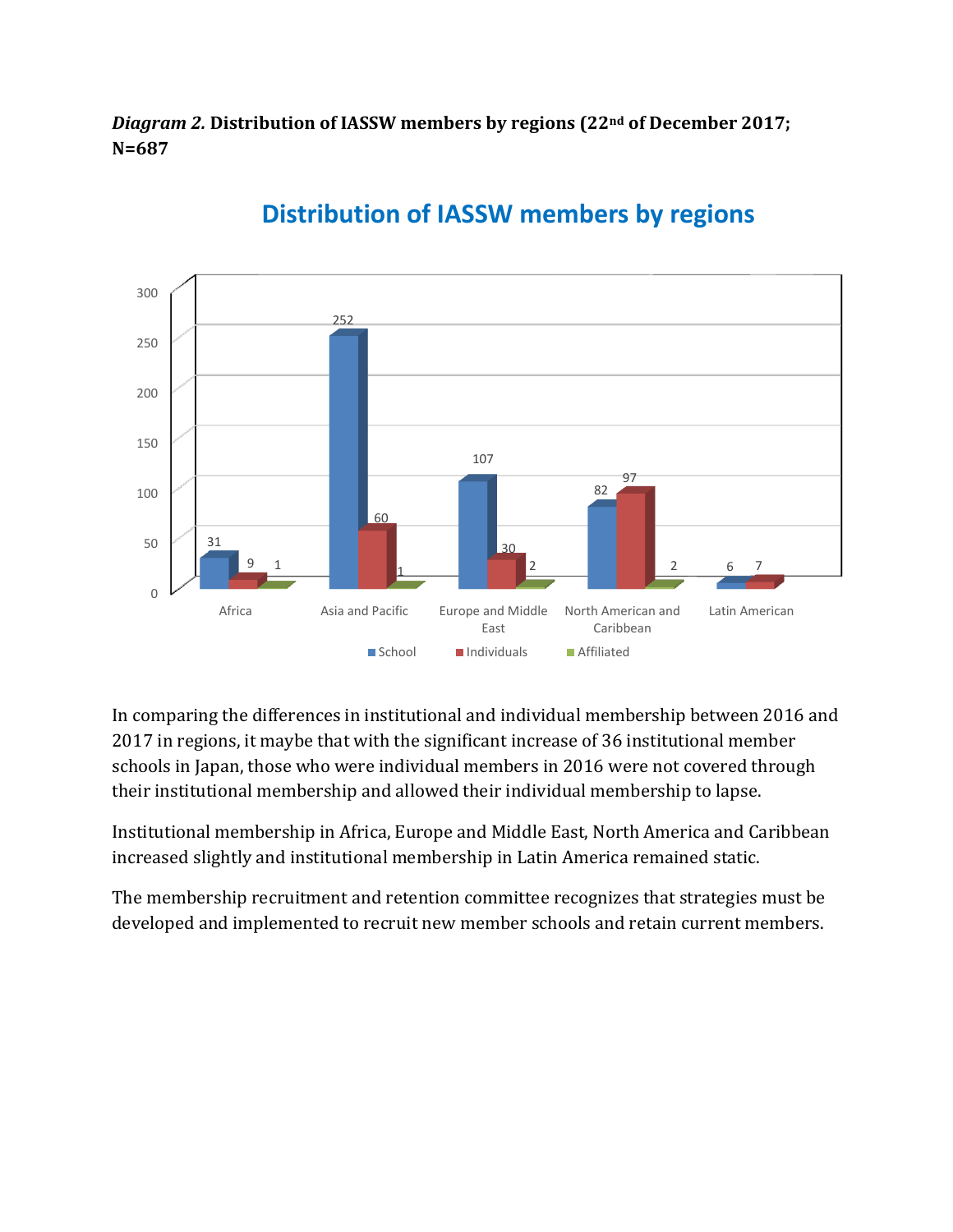

*Diagram 3:* **Distribution of IASSW school members by regions (N= 478; N; %)**

Clearly, the most significant growth in membership has come from the Asia and Pacific region with special congratulations to the Japanese schools for their commitment to and support of IASSW.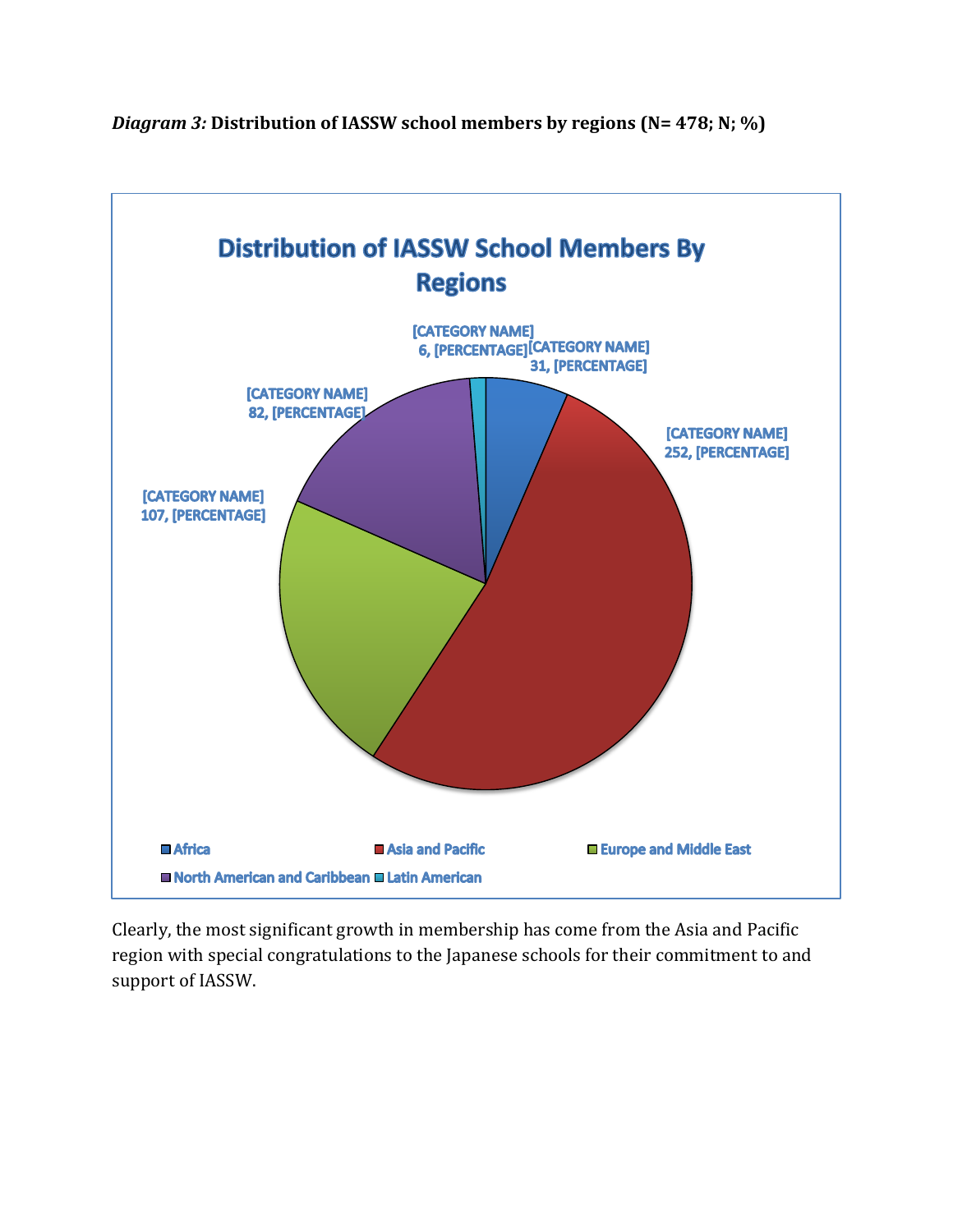

*Diagram 4:* **Distribution of IASSW individual members by region (N= 203; N; %)**

| Table 1. Identifies the number of school and individual members in each county as of |
|--------------------------------------------------------------------------------------|
| 22 <sup>nd</sup> of December 2017.                                                   |

| Table 1. Number of IASSW members in different countries (22 <sup>nd</sup> of December 2017) |                       |                           |  |  |
|---------------------------------------------------------------------------------------------|-----------------------|---------------------------|--|--|
| Country                                                                                     | <b>School Members</b> | <b>Individual Members</b> |  |  |
| Albania                                                                                     |                       |                           |  |  |
| Argentina                                                                                   |                       |                           |  |  |
| Australia                                                                                   |                       |                           |  |  |
| Austria                                                                                     |                       |                           |  |  |
| Bangladesh                                                                                  |                       |                           |  |  |
| <b>Barbados</b>                                                                             |                       |                           |  |  |
| Belgium                                                                                     | 14                    |                           |  |  |
| <b>Bulgaria</b>                                                                             |                       |                           |  |  |
| <b>Botswana</b>                                                                             |                       |                           |  |  |
| Bosnia and Herzegovina                                                                      |                       |                           |  |  |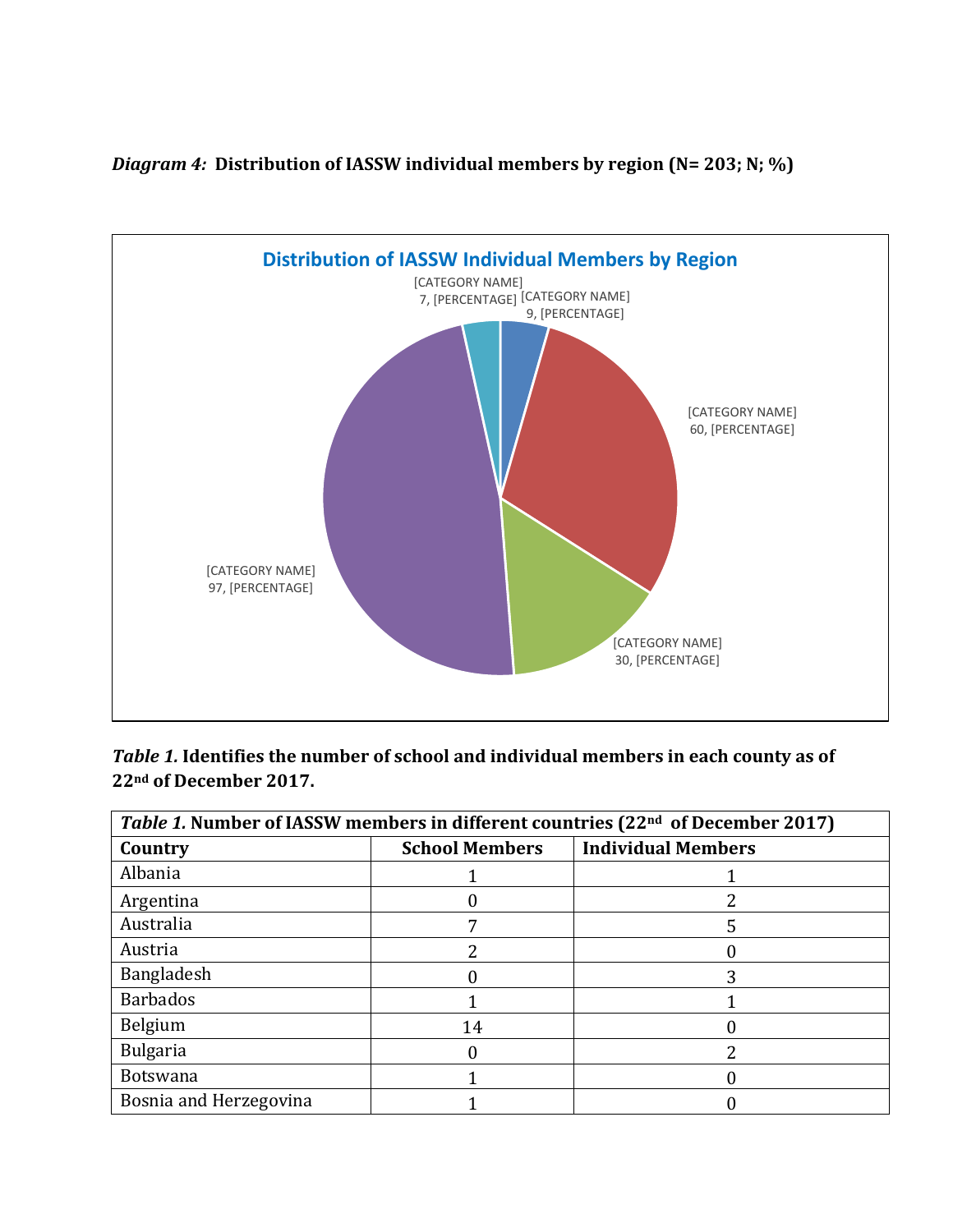| <b>Brazil</b>  | $\boldsymbol{0}$ | $\overline{2}$   |
|----------------|------------------|------------------|
| Cambodia       | $\mathbf{1}$     | $\boldsymbol{0}$ |
| Canada         | 12               | 20               |
| Chile          | $\overline{2}$   | $\mathbf{1}$     |
| China          | 60               | $\overline{2}$   |
| Colombia       | $\boldsymbol{0}$ | $\mathbf{1}$     |
| Costa Rica     | $\mathbf{1}$     | $\boldsymbol{0}$ |
| Croatia        | $\mathbf{1}$     | $\mathbf{1}$     |
| Cyprus         | $\boldsymbol{0}$ | $\mathbf{1}$     |
| Czech Republic | $\mathbf{1}$     | $\boldsymbol{0}$ |
| Denmark        | 5                | $\boldsymbol{0}$ |
| Ecuador        | $\mathbf{1}$     | $\boldsymbol{0}$ |
| Egypt          | $\boldsymbol{0}$ | 3                |
| Ethiopia       | $\overline{2}$   | $\mathbf{1}$     |
| Fiji           | $\mathbf{1}$     | $\mathbf{1}$     |
| Finland        | 6                | $\mathbf{1}$     |
| Germany        | $\overline{4}$   | $\mathbf{1}$     |
| Ghana          | $\mathbf{1}$     | $\boldsymbol{0}$ |
| Greece         | $\boldsymbol{0}$ | $\mathbf{1}$     |
| Greenland      | $\mathbf{1}$     | $\boldsymbol{0}$ |
| Guyana         | $\boldsymbol{0}$ | $\boldsymbol{0}$ |
| Haiti          | $\mathbf{1}$     | $\boldsymbol{0}$ |
| Iceland        | $\mathbf{1}$     | $\boldsymbol{0}$ |
| India          | 9                | 35               |
| Indonesia      | 15               | $\mathbf{1}$     |
| Ireland        | $\mathbf{1}$     | $\mathbf{1}$     |
| Israel         | 9                | $\mathbf{1}$     |
| Italy          | 11               | $\boldsymbol{2}$ |
| Jamaica        | $\mathbf{1}$     | $\mathbf{1}$     |
| Jordan         | $\boldsymbol{0}$ | $\mathbf{1}$     |
| Japan          | 120              | $\boldsymbol{0}$ |
| Kenya          | $\overline{2}$   | $\mathbf{1}$     |
| Kyrgyzstan     | $\mathbf{1}$     | $\boldsymbol{0}$ |
| Lesotho        | $\mathbf{1}$     | $\boldsymbol{0}$ |
| Latvia         | $\mathbf{1}$     | $\boldsymbol{0}$ |
| Malawi         | $\mathbf{1}$     | $\boldsymbol{0}$ |
| Moldova        | $\boldsymbol{0}$ | $\boldsymbol{0}$ |
| Malaysia       | $\overline{2}$   | $\boldsymbol{0}$ |
| Mexico         | $\overline{2}$   | $\boldsymbol{0}$ |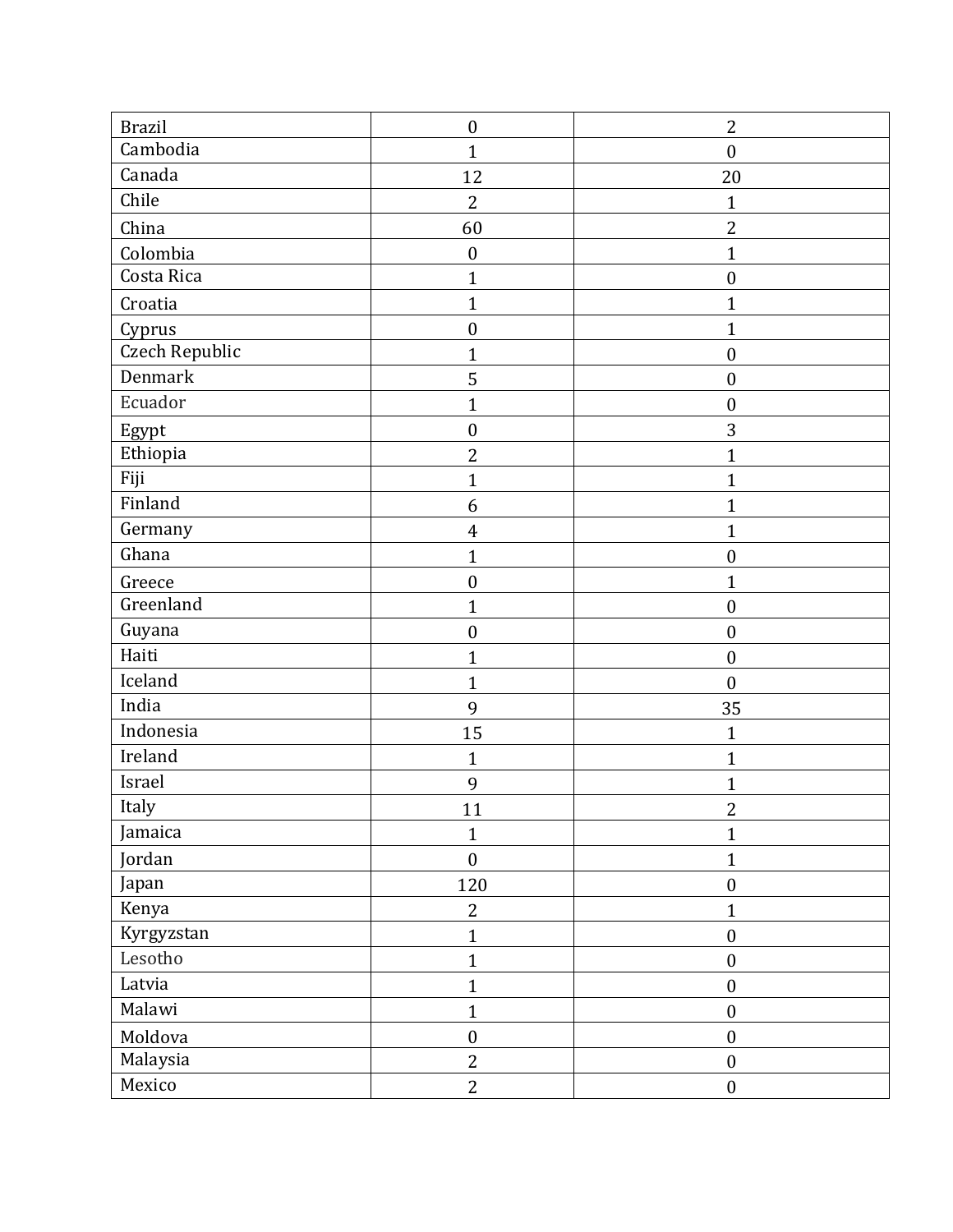| Mozambique                  | $\mathbf{1}$     | $\boldsymbol{0}$ |
|-----------------------------|------------------|------------------|
| Namibia                     | $\mathbf{1}$     | 1                |
| Myanmar                     | $\boldsymbol{0}$ | 1                |
| Nepal                       | $\mathbf{1}$     | $\boldsymbol{0}$ |
| Netherlands                 | $\overline{2}$   | $\boldsymbol{0}$ |
| New Zealand                 | 19               | $\boldsymbol{0}$ |
| Nigeria                     | $\mathbf{1}$     | $\overline{1}$   |
| Norway                      | 6                | $\boldsymbol{0}$ |
| Pakistan                    | $\boldsymbol{0}$ | 1                |
| Philippines                 | 3                | $\boldsymbol{0}$ |
| Portugal                    | $\mathbf{1}$     | $\boldsymbol{0}$ |
| Qatar                       | $\overline{2}$   | 1                |
| Republic of Kosvo           | $\mathbf{1}$     | $\boldsymbol{0}$ |
| Romania                     | $\mathbf{1}$     | $\boldsymbol{0}$ |
| Russia                      | $\mathbf{1}$     | 3                |
| Serbia                      | $\mathbf{1}$     | $\boldsymbol{0}$ |
| Singapore                   | $\mathbf{1}$     | $\overline{1}$   |
| Slovenia                    | $\mathbf{1}$     | $\boldsymbol{0}$ |
| South Africa                | 17               | $\overline{1}$   |
| South Korea                 | $\overline{2}$   | 3                |
| Spain                       | 5                | $\boldsymbol{0}$ |
| Sri Lanka                   | $\mathbf{1}$     | $\overline{2}$   |
| Sweden                      | $\overline{4}$   | 4                |
| Switzerland                 | $\overline{2}$   | $\boldsymbol{0}$ |
| Tanzania                    | $\boldsymbol{0}$ | $\boldsymbol{0}$ |
| Thailand                    | $\boldsymbol{0}$ | $\boldsymbol{0}$ |
| Trinidad & Tobago           | $\mathbf{1}$     | $\boldsymbol{0}$ |
| Turkey                      | $\boldsymbol{0}$ | $\boldsymbol{0}$ |
| Uganda                      | $\mathbf{1}$     | $\mathbf{1}$     |
| Ukraine                     | $\overline{2}$   | $\boldsymbol{0}$ |
| <b>United Arab Emirates</b> | $\overline{2}$   | $\boldsymbol{0}$ |
| <b>United Kingdom</b>       | 17               | 11               |
| Uraccan Nicaragua           | $\boldsymbol{0}$ | $\mathbf{1}$     |
| <b>USA</b>                  | 66               | 73               |
| Vietnam                     | $10\,$           | $\boldsymbol{0}$ |
| Zimbabwe                    | $\mathbf{1}$     | $\boldsymbol{0}$ |
| Zambia                      | $\mathbf{1}$     | $\boldsymbol{0}$ |
| <b>Total</b>                | 478              | 203              |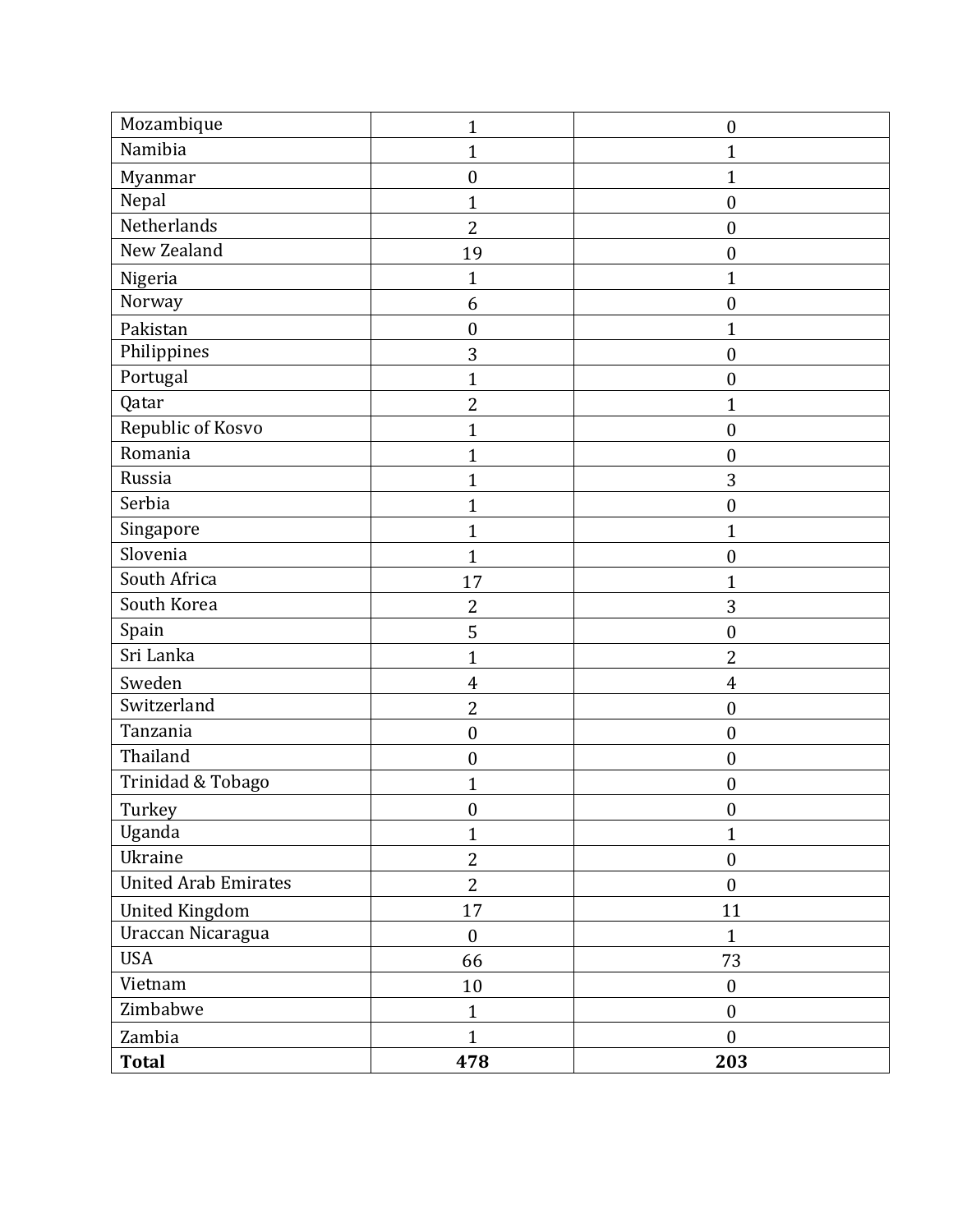The six top countries with the most number of IASSW institutional memberships as of 22nd of December 2017 are:

 $I$ apan – 120 China – 60 USA – 66 New Zealand – 19 United Kingdom & South Africa – 17

Considering these numbers, there is significant potential for increased institutional membership from all regions, particularly Asia and Pacific and the North American and Caribbean.

## **INVOICES FOR 2018**

Invoices for membership renewal were sent by the Treasurer to all current school, individual and affiliate members on November 1, 2017.

Letters of Invitation for membership were reviewed and electronically sent to the Presidents of the regional associations and National Representatives requesting that they send the letter of invitation for membership to their members.

## **ONLINE PAYMENT ON IASSW WEBSITE-CREDIT CARD FACILITY**

Problems related to auto-renewal of membership through online payments was resolved. The number of auto-renewals was small and we have not received further complaints from members following resolution.

## **UPDATING OF IASSW MANUAL OF POLICIES AND PROCEDURES**

Following the January 2017 Board meeting, the IASSW Manual of Policies and procedures was updated to include copies of the guidelines on conducting IASSW Board meetings and guidelines for hosting a meeting of the Board of the International Association of Schools of Social Work (IASSW).

**To be completed:** Development of IASSW election campaign practice guidelines. Tetyana/Nilsa

Development of policy for archiving IASSW documents at Geneva and Social Welfare History Archives at the University of Minnesota. Lynne

Clarifying Conflict of Interest Policy for Nominations. Tetyana/Nilsa

Update Call for Nominations for Honors and Awards. Gidraph

Manual will be updated upon Board approval of guidelines and policies.